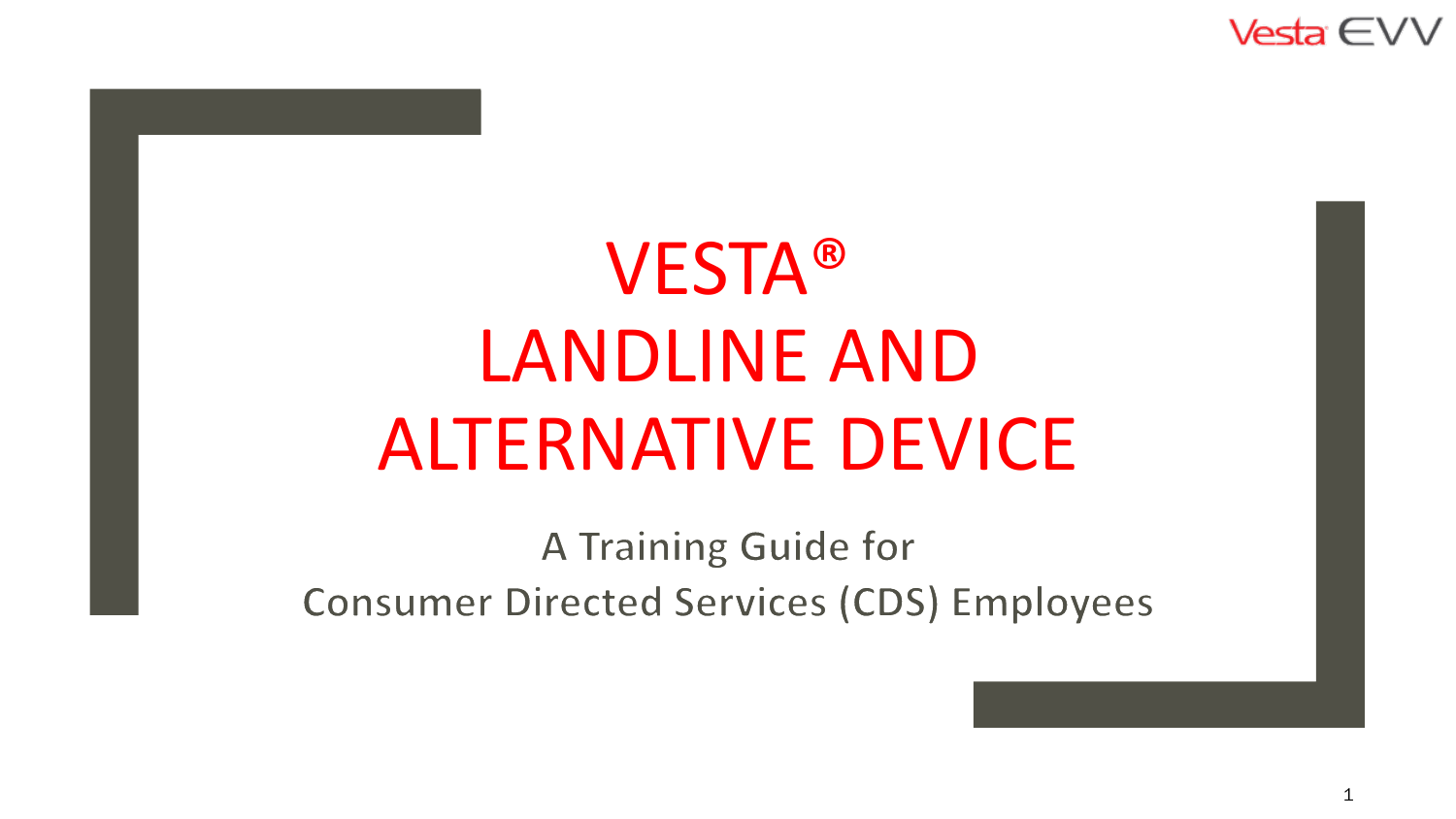

# **INTRODUCTION**

## Landline and Alternative Device

This guide will provide instructions on how CDS employees clock in when arriving at the CDS member's home and clock out after services were provided using the landline or the alternative device.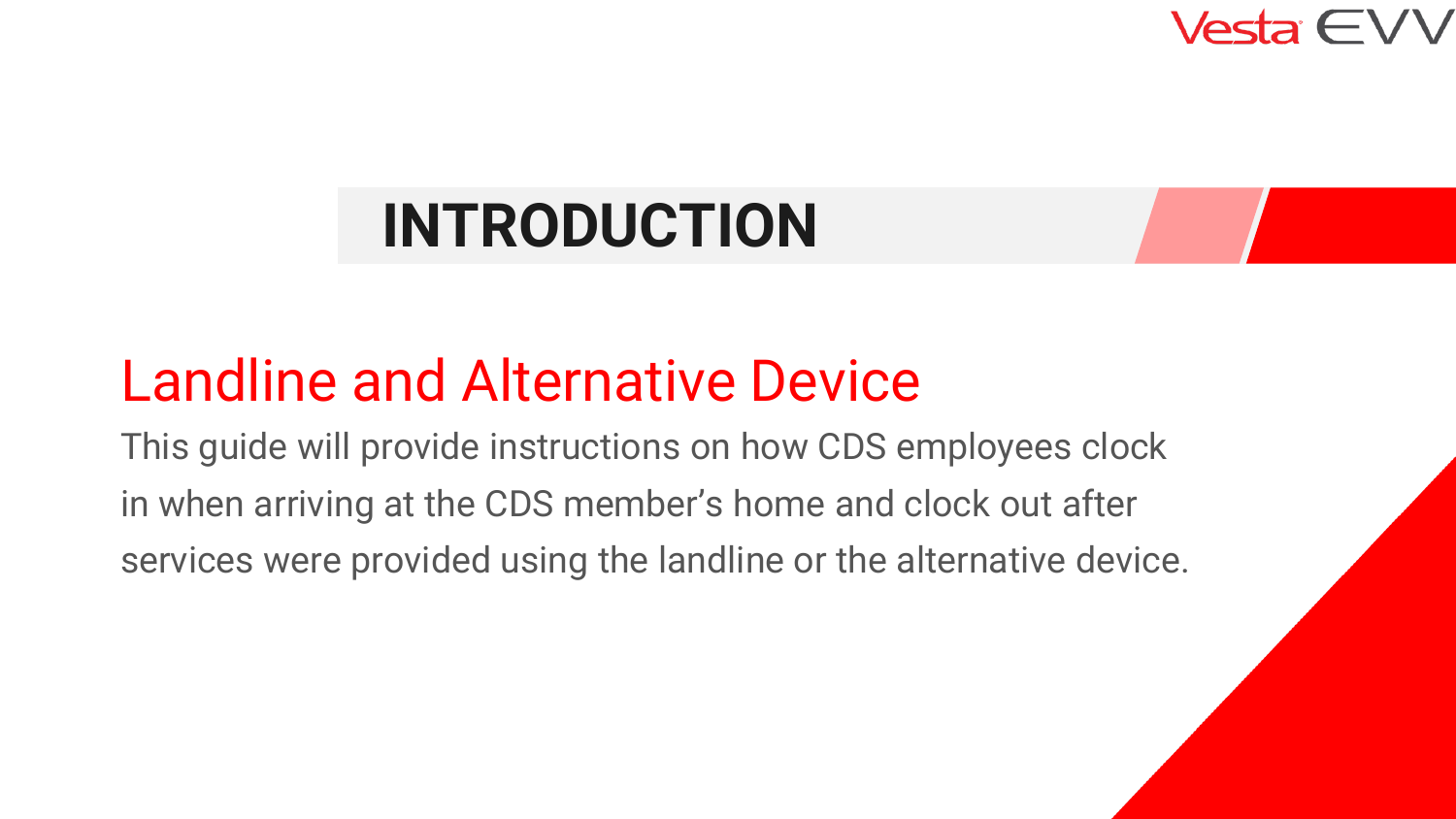#### Attendant Visit Plan

The Attendant Visit Plan is a great resource to assist CDS employees with their visits. The document can be printed and provided to each CDS employee and contains:

- CDS employee schedule: Vesta schedule (if applicable) of each member the CDS employee is assigned to.
- EVV Information: Toll-Free # for FMSA, CDS employee's EVV ID, CDS member's EVV ID.
- A section for notes or instructions for the CDS employee.

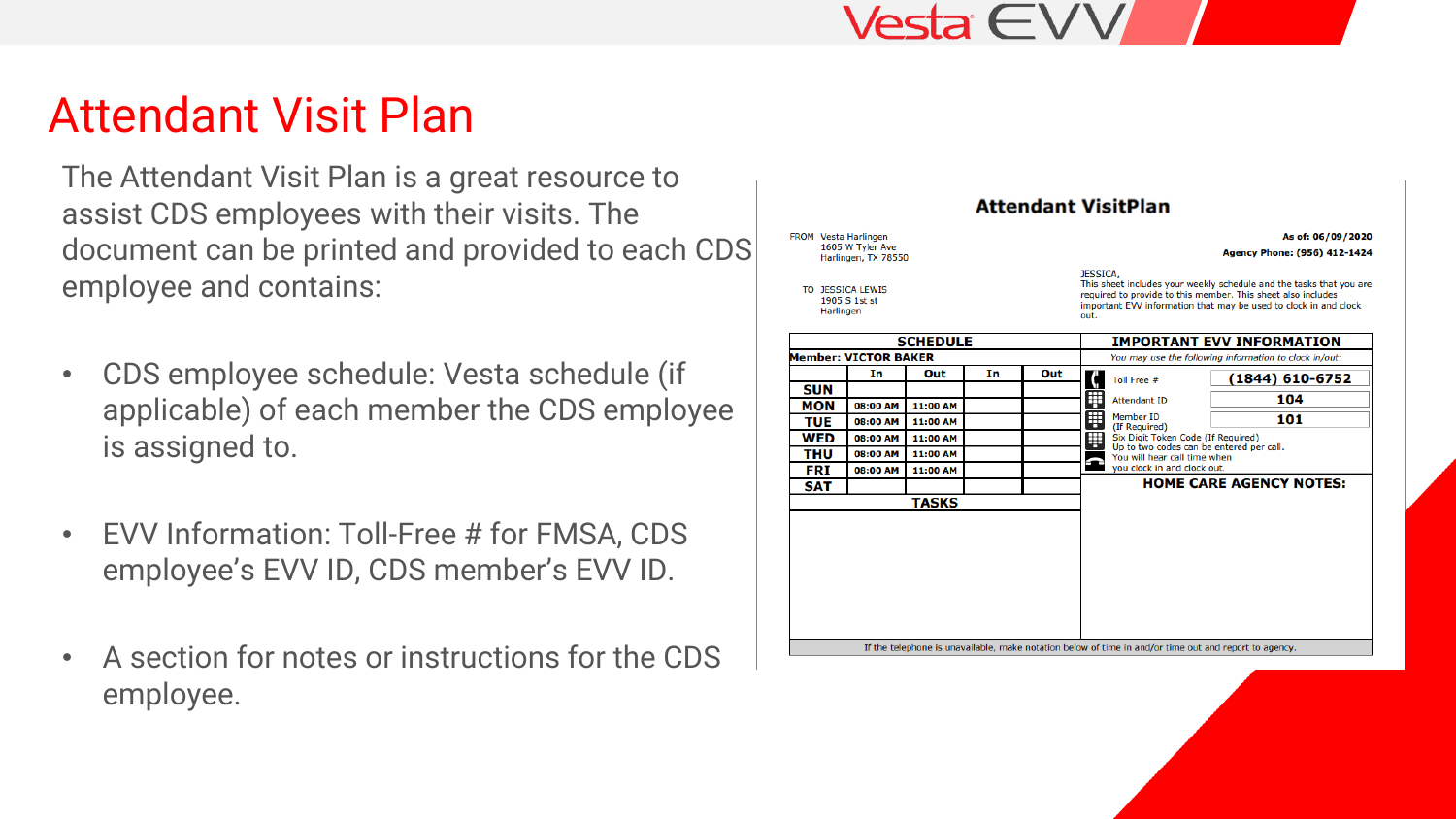#### **Landline Telephone Method**

The landline method utilizes the CDS member's landline telephone caller ID to electronically verify service delivery.

- The CDS employee uses the CDS member's landline telephone and calls the EVV toll-free number.
- The CDS employee follows the prompts to clock in.
- The CDS employee repeats this process at the end of the visit to clock out.

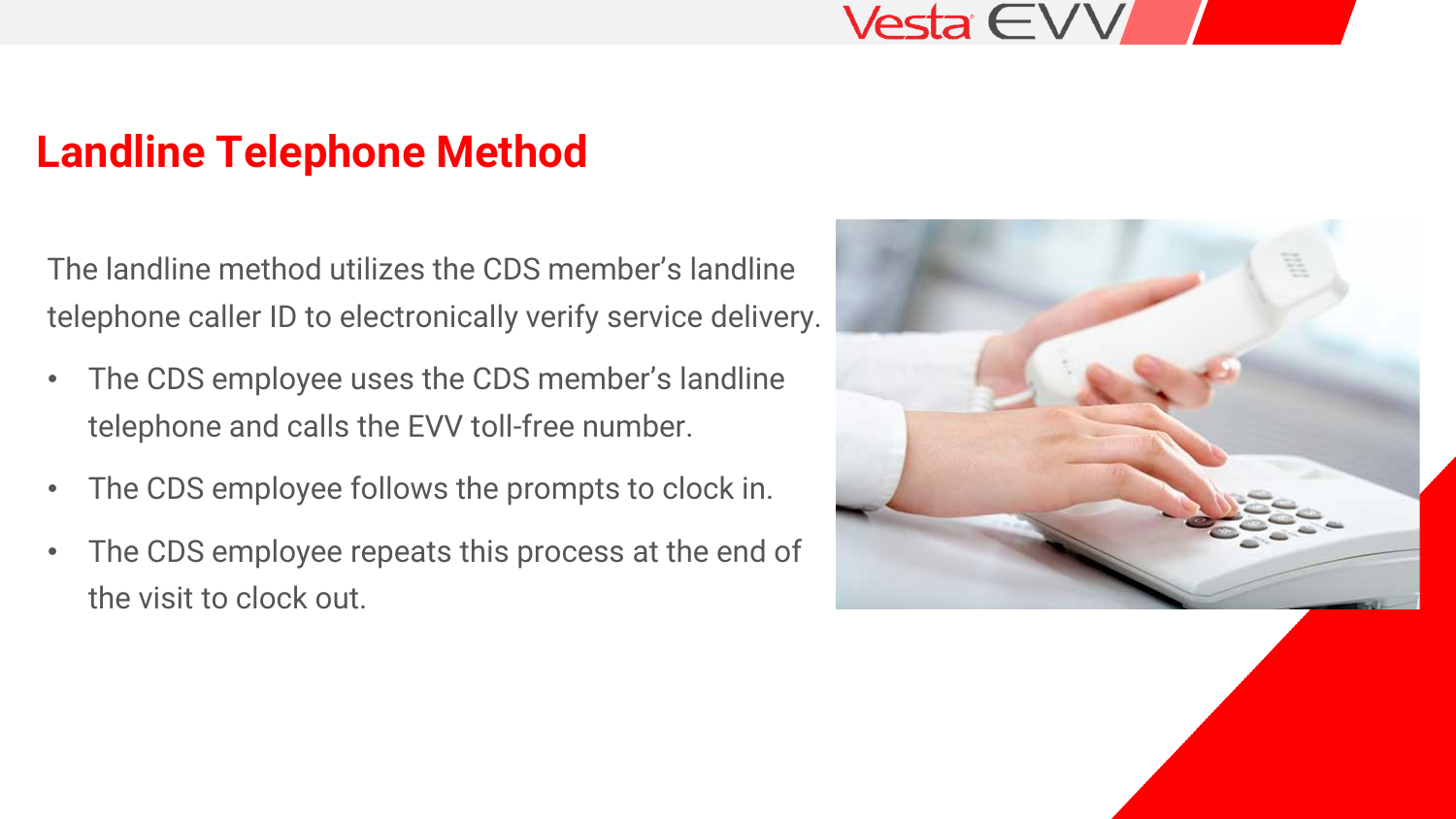#### Step 1:

At the start of the visit, the CDS employee uses the CDS member's landline phone to call the EVV tollfree number.

- "Vesta" is heard when the CDS employee calls the Vesta EVV toll-free phone number. This indicates the EVV system captured the caller ID.
- The CDS employee must call from the CDS member's documented home landline phone number for the EVV system to recognize they are calling from the CDS member's home.

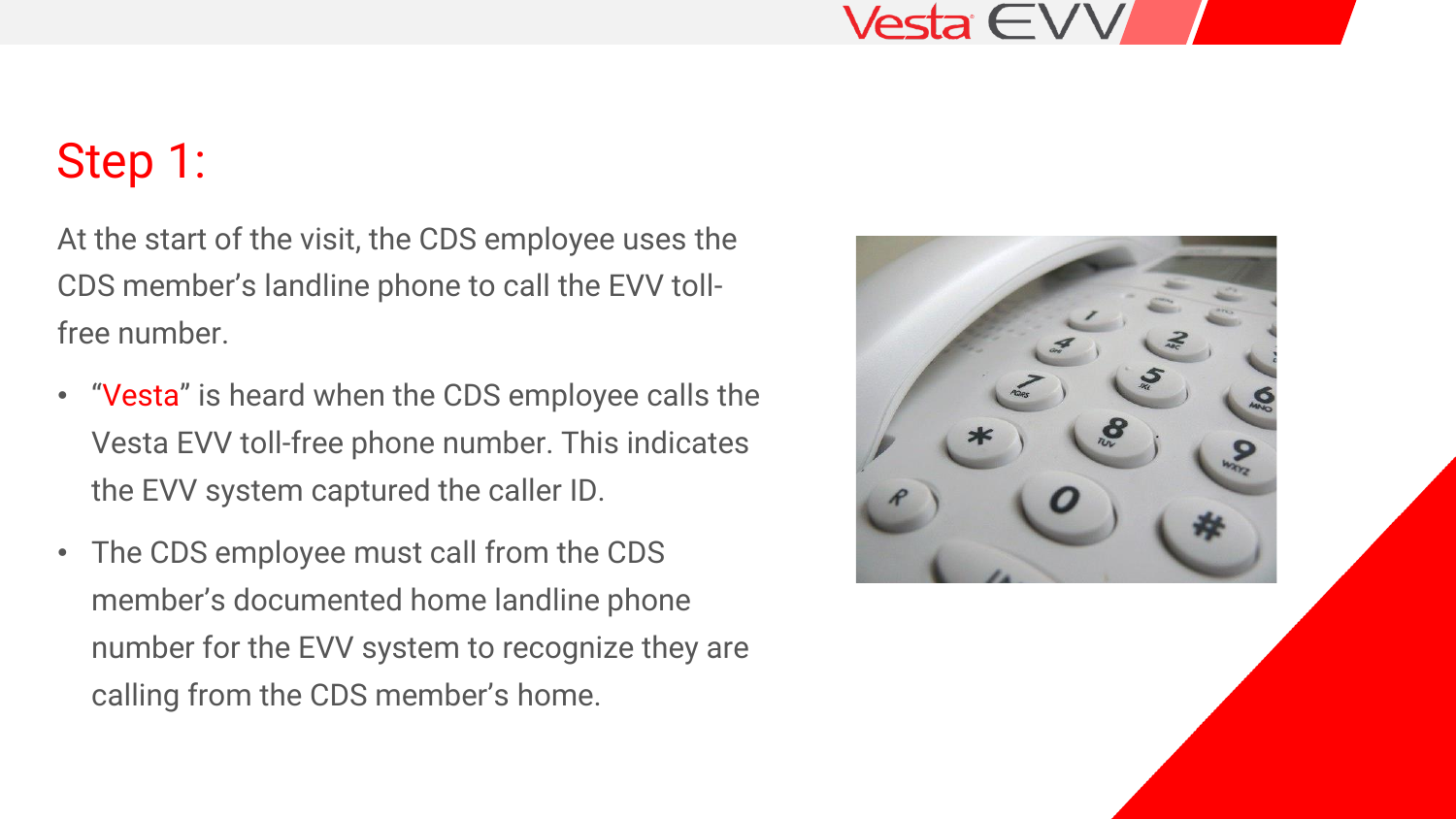#### Step 2:

Enter the Employee ID.

- The Employee ID is also known as the CDS employee EVV ID and the CDS employee must enter their CDS employee EVV ID. This identifies the individual providing the services to the CDS member.
- The CDS employee EVV ID must be entered correctly on each clock in and clock out attempt.

FROM Vesta Harlingen 1605 W Tyler Ave Harlingen, TX 78550

> TO JESSICA LEWIS 1905 S 1st st Harlingen

#### **Attendant VisitPlan**

#### As of: 06/09/2020

Agency Phone: (956) 412-1424

JESSICA.

| <b>SCHEDULE</b>                                                                                       |          |          |    |     | <b>IMPORTANT EVV INFORMATION</b>                                         |                                |  |  |
|-------------------------------------------------------------------------------------------------------|----------|----------|----|-----|--------------------------------------------------------------------------|--------------------------------|--|--|
| <b>Member: VICTOR BAKER</b>                                                                           |          |          |    |     | You may use the following information to clock in/out:                   |                                |  |  |
|                                                                                                       | In       | Out      | In | Out | Toll Free #                                                              | $(1844)$ 610-6752              |  |  |
| SUN                                                                                                   |          |          |    |     |                                                                          |                                |  |  |
| MON                                                                                                   | 08:00 AM | 11:00 AM |    |     | Attendant ID                                                             | 104                            |  |  |
| TUE                                                                                                   | 08:00 AM | 11:00 AM |    |     | ₽<br>Member <sub>ID</sub><br>(If Required)                               | 101                            |  |  |
| WED                                                                                                   | 08:00 AM | 11:00 AM |    |     | ₽<br>Six Digit Token Code (If Required)                                  |                                |  |  |
| THU                                                                                                   | 08:00 AM | 11:00 AM |    |     | Up to two codes can be entered per call.<br>You will hear call time when |                                |  |  |
| FRI                                                                                                   | 08:00 AM | 11:00 AM |    |     | you clock in and clock out.                                              |                                |  |  |
| SAT                                                                                                   |          |          |    |     |                                                                          | <b>HOME CARE AGENCY NOTES:</b> |  |  |
|                                                                                                       |          | TASKS    |    |     |                                                                          |                                |  |  |
|                                                                                                       |          |          |    |     |                                                                          |                                |  |  |
|                                                                                                       |          |          |    |     |                                                                          |                                |  |  |
|                                                                                                       |          |          |    |     |                                                                          |                                |  |  |
|                                                                                                       |          |          |    |     |                                                                          |                                |  |  |
|                                                                                                       |          |          |    |     |                                                                          |                                |  |  |
|                                                                                                       |          |          |    |     |                                                                          |                                |  |  |
|                                                                                                       |          |          |    |     |                                                                          |                                |  |  |
|                                                                                                       |          |          |    |     |                                                                          |                                |  |  |
| If the telephone is unavailable, make notation below of time in and/or time out and report to agency. |          |          |    |     |                                                                          |                                |  |  |
|                                                                                                       |          |          |    |     |                                                                          |                                |  |  |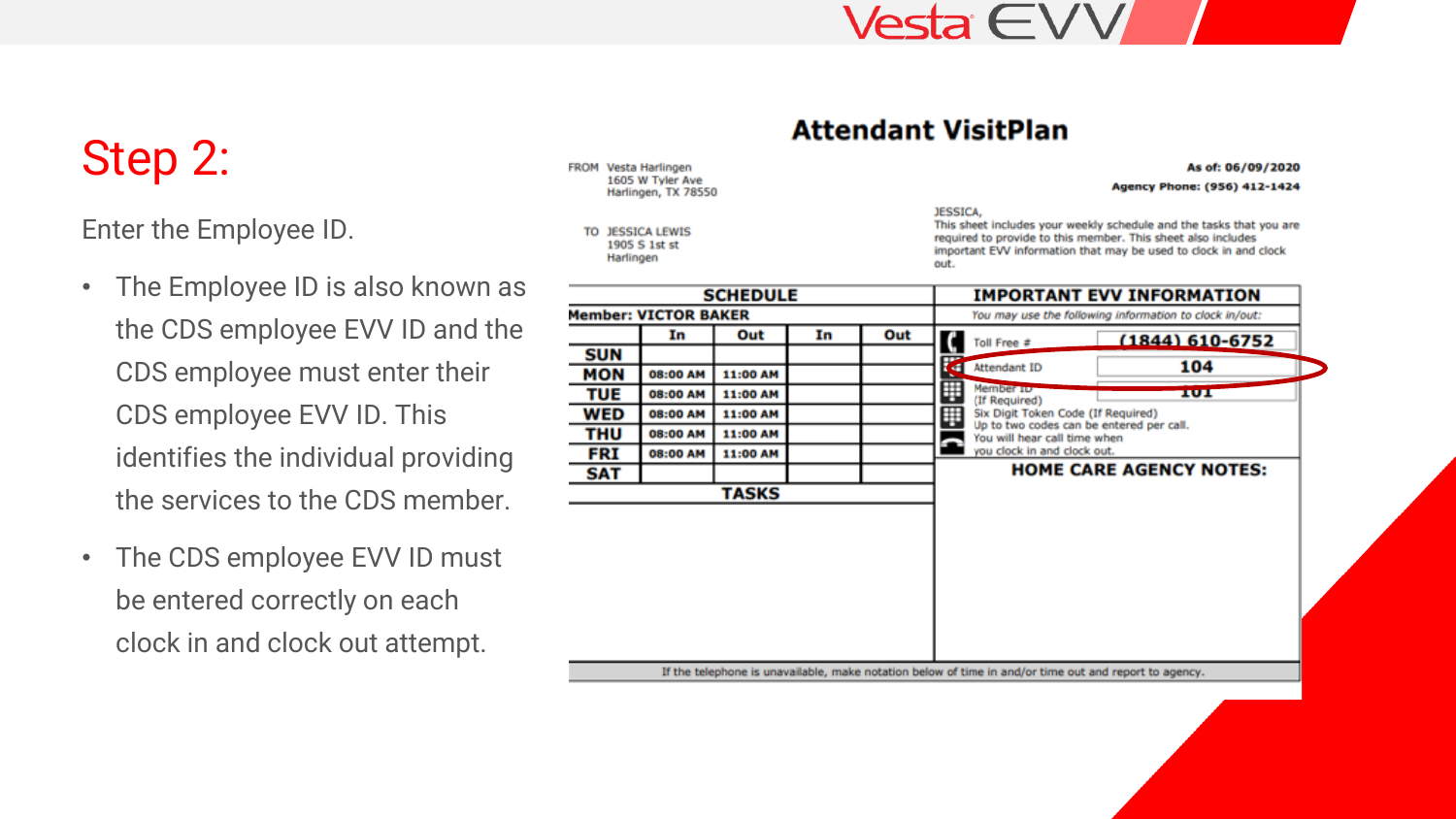## Step 3:

If required, enter the Client ID.

- The Client ID, also known as the CDS member's EVV ID, identifies the individual receiving services.
- When the CDS employee calls from the CDS member's landline telephone number, it is not required to enter the CDS member ID, **unless** there is more than one CDS member that receives services in the home.
- The CDS member EVV ID, if entered, must be entered correctly on each clock in and clock out attempt.

FROM Vesta Harlingen 1605 W Tyler Ave Harlingen, TX 78550

TO JESSICA LEWIS 1905 S 1st st Harlingen

#### **Attendant VisitPlan**

As of: 06/09/2020

Agency Phone: (956) 412-1424

JESSICA.

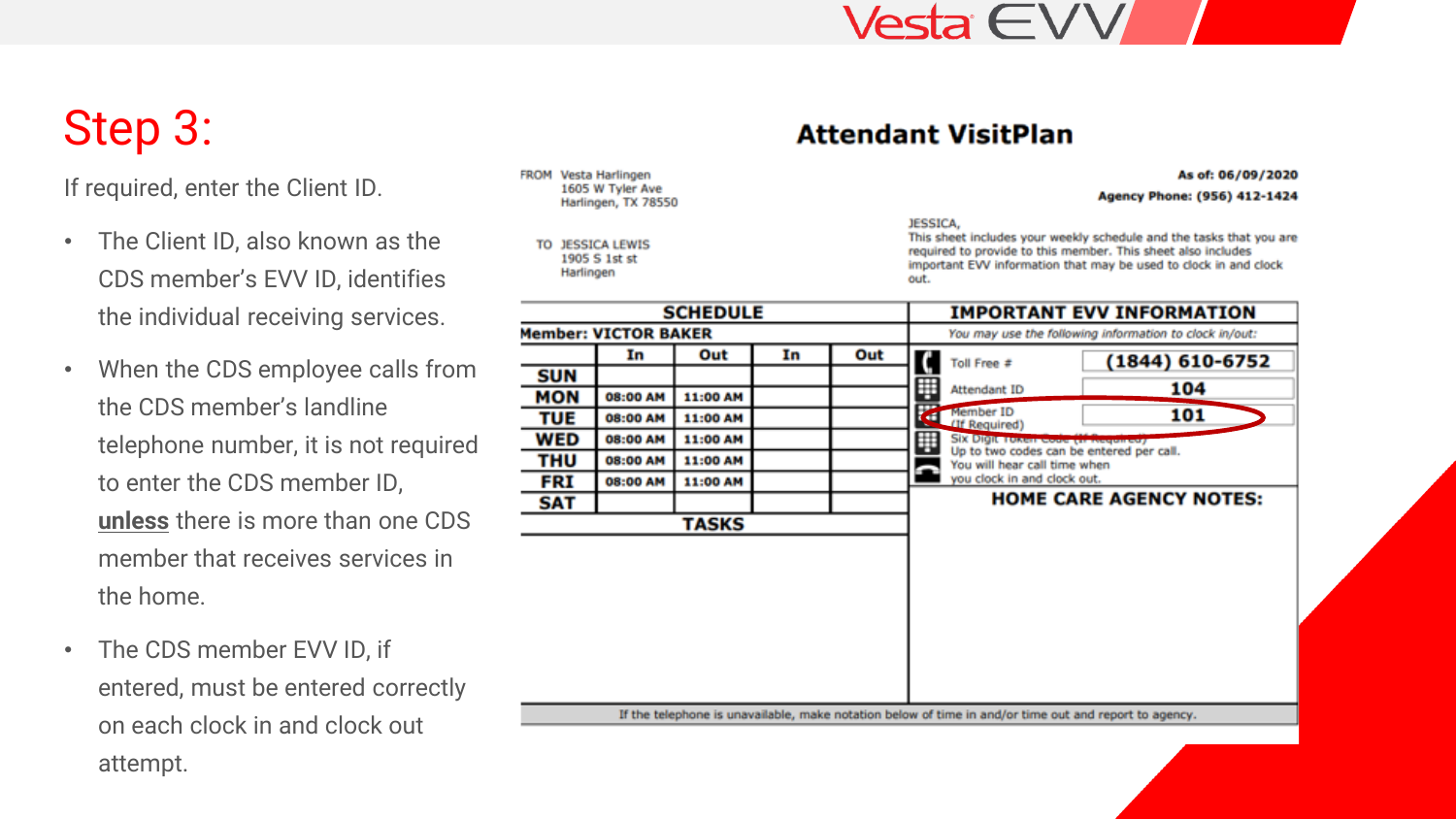

#### Step 4:

If required, enter the token number or wait for time.

- When calling from the CDS member's landline telephone (for the landline method), a token number should not be entered.
- If the caller is prompted with this message, they should stay on the line until they receive a "Call Time." This ends the landline clock in or clock out call.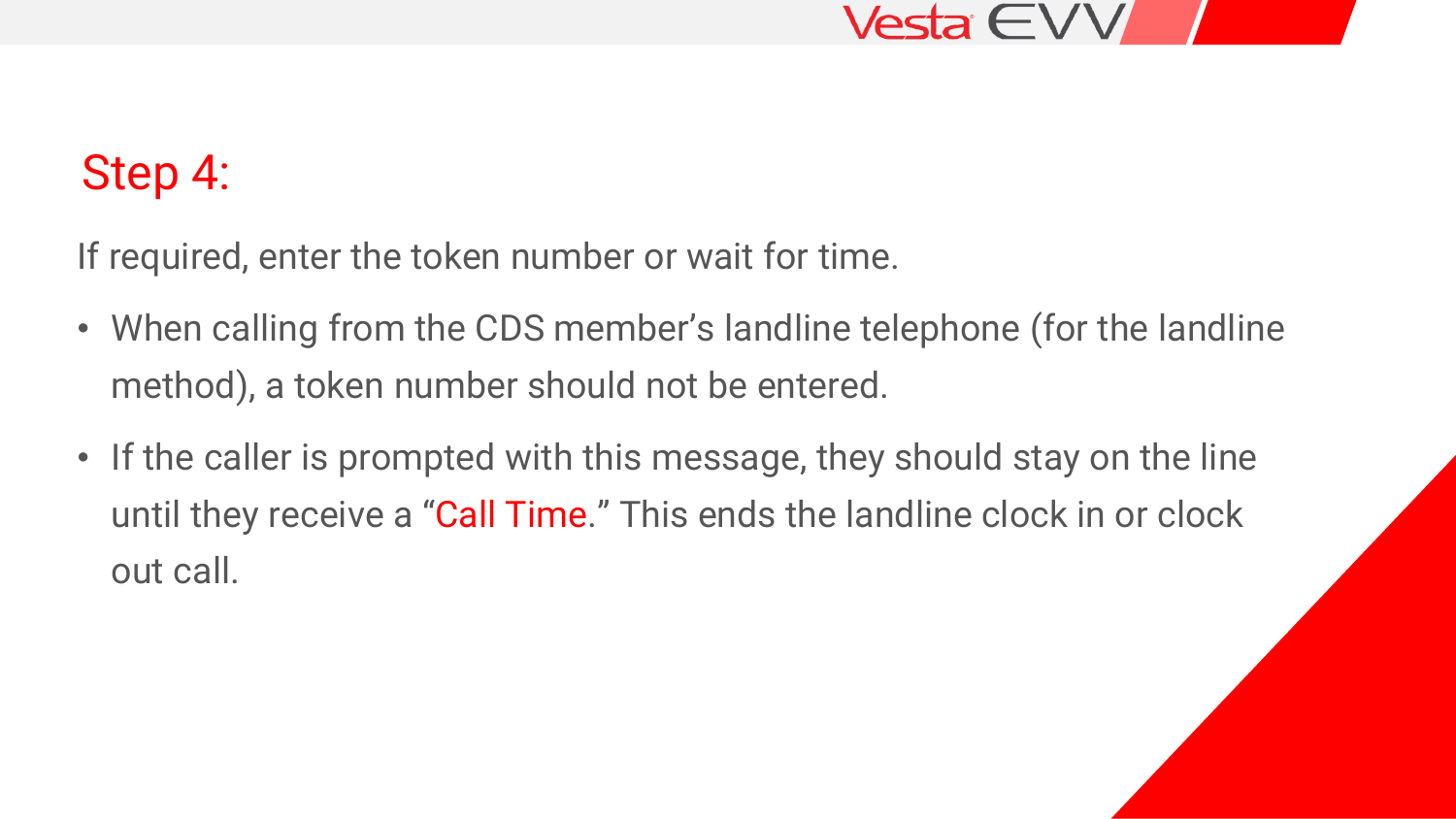#### Alternative Device

The alternative device is a device assigned to a CDS member and placed in their home for the CDS employee to use to clock in and clock out. The device must always remain in the home.

- The alternative device continuously displays a unique sixdigit number on the screen that is always visible. The displayed six-digit number represents a specific date and time.
- The alternative device six-digit unique number changes every 60 seconds; every 10 seconds, a new line is displayed to the left of the six-digit number that indicates how much time is left before the number will change.
- When clocking in and clocking out using this method, alternative device values may be:
	- $\triangleright$  Called in real-time.
	- ➢ Called in later (values are valid for seven days).

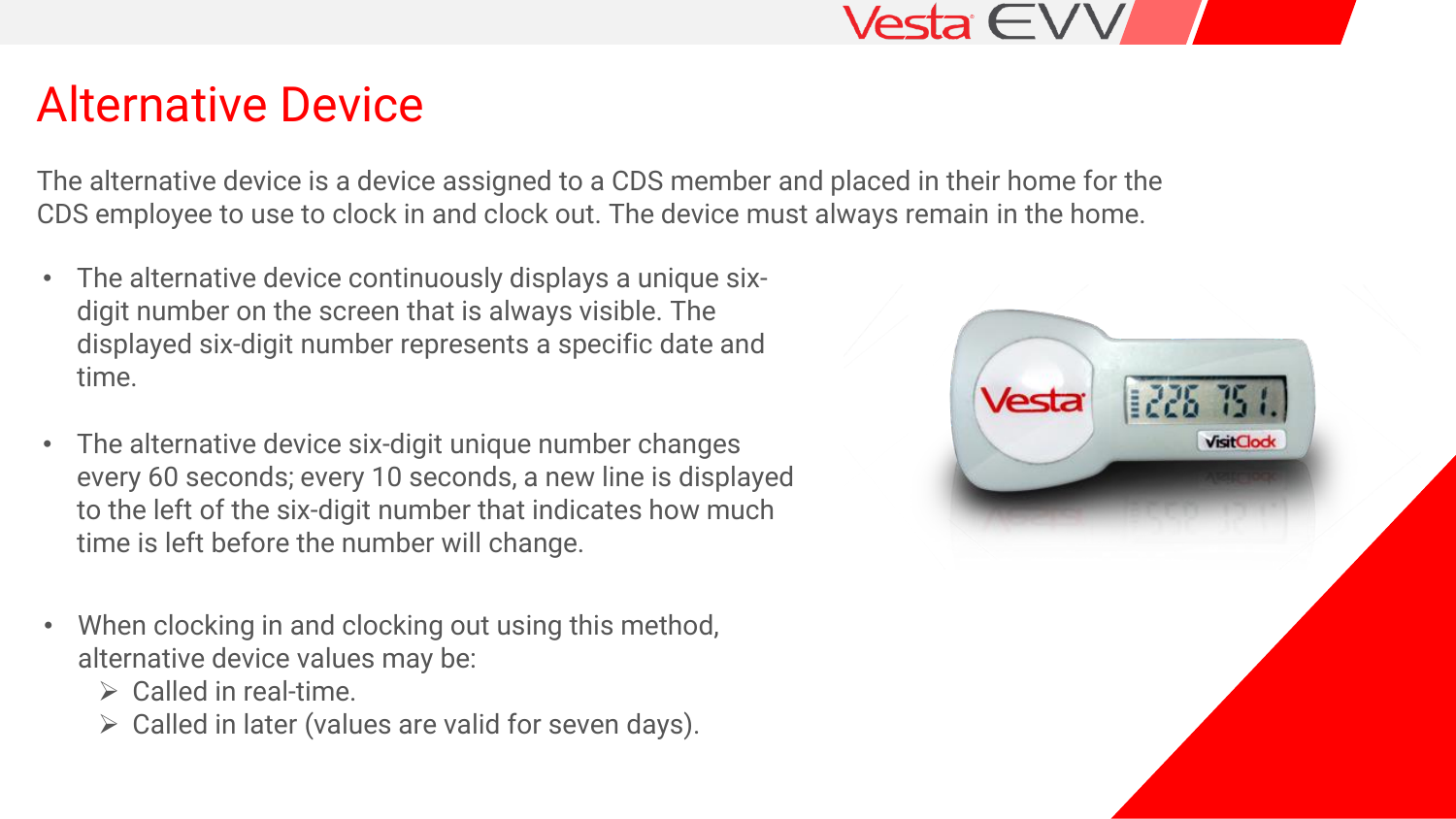#### Vesta  $\in$   $\vee$

#### Step 1:

Upon arrival to the CDS member's home, the CDS employee will locate the alternative device.

- To begin the visit, write down the unique six-digit number displayed on the front of the alternative device.
- To end the visit, write down the unique six-digit number displayed on the front of the alternative device.
- Each unique number can be called in to the EVV toll-free number after each unique number is obtained or after the visit is completed.

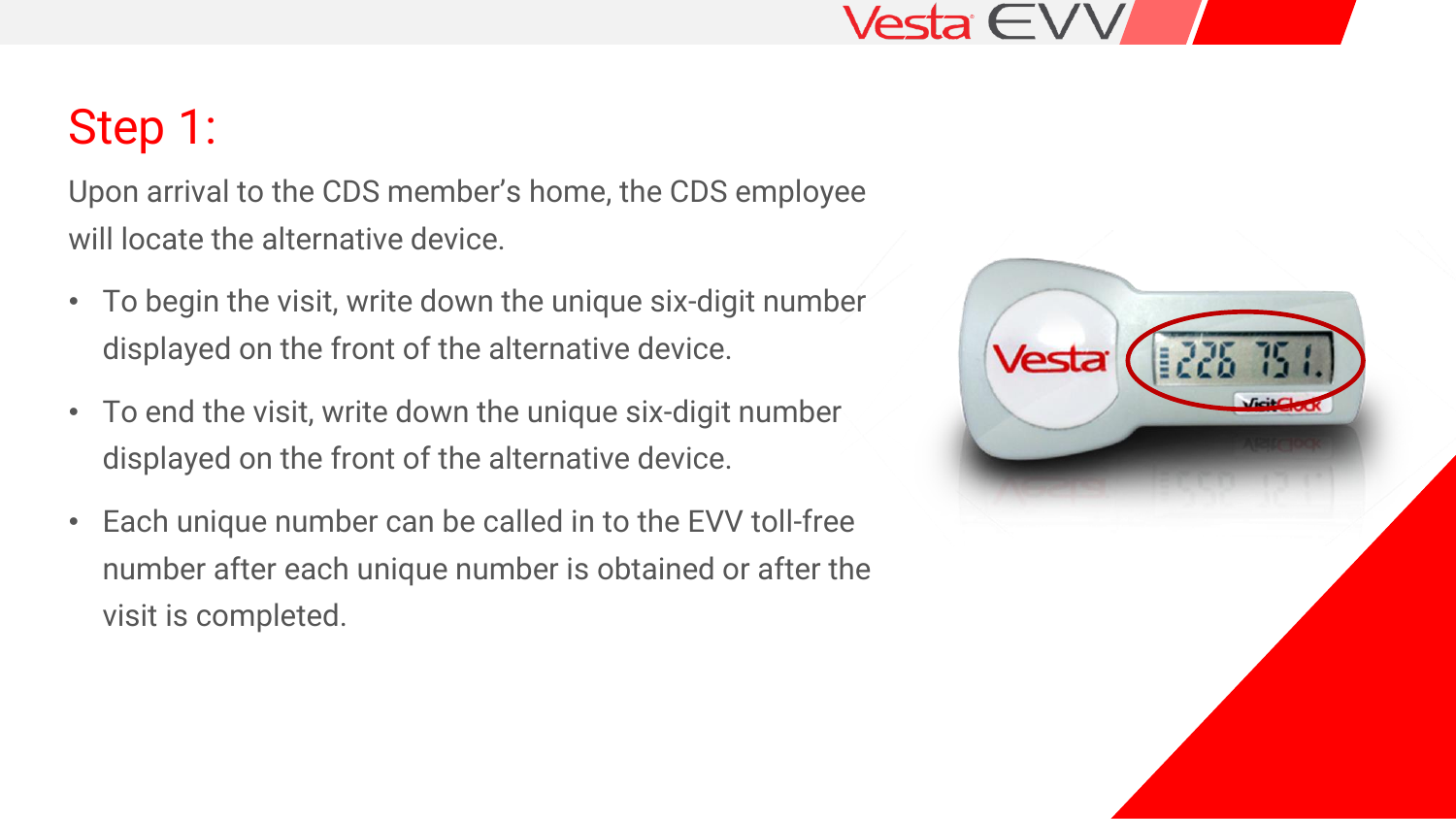#### Vesta  $\in$ V

#### Step 2:

- Once one or both unique alternative device values are obtained, call the EVV toll-free number.
- The CDS employee must enter their CDS employee EVV ID. This identifies the individual providing the services to the CDS member.
- The CDS employee EVV ID must be entered correctly on each clock in and clock out attempt.

FROM Vesta Harlingen 1605 W Tyler Ave Harlingen, TX 78550

**JESSICA LEWIS** TO 1905 S 1st st Harlingen

**Attendant VisitPlan** 

As of: 06/09/2020

Agency Phone: (956) 412-1424

JESSICA,

| <b>SCHEDULE</b>                                                                                       |                 |          |    |     | <b>IMPORTANT EVV INFORMATION</b>                                                                                    |  |  |  |
|-------------------------------------------------------------------------------------------------------|-----------------|----------|----|-----|---------------------------------------------------------------------------------------------------------------------|--|--|--|
| <b>Member: VICTOR BAKER</b>                                                                           |                 |          |    |     | You may use the following information to clock in/out:                                                              |  |  |  |
|                                                                                                       | In              | Out      | In | Out | $(1844) 610 - 6752$<br>Toll Free #                                                                                  |  |  |  |
| <b>SUN</b>                                                                                            |                 |          |    |     |                                                                                                                     |  |  |  |
| <b>MON</b>                                                                                            | <b>08:00 AM</b> | 11:00 AM |    |     | K<br>104<br>Attendant ID                                                                                            |  |  |  |
| TUE                                                                                                   | <b>08:00 AM</b> | 11:00 AM |    |     | ⊞<br>Member <sub>ID</sub><br>101<br>(If Required)                                                                   |  |  |  |
| WED                                                                                                   | <b>08:00 AM</b> | 11:00 AM |    |     | ₩<br>Six Digit Token Code (If Required)<br>Up to two codes can be entered per call.<br>You will hear call time when |  |  |  |
| THU                                                                                                   | 08:00 AM        | 11:00 AM |    |     |                                                                                                                     |  |  |  |
| <b>FRI</b>                                                                                            | <b>08:00 AM</b> | 11:00 AM |    |     | you clock in and clock out.                                                                                         |  |  |  |
| <b>SAT</b>                                                                                            |                 |          |    |     | <b>HOME CARE AGENCY NOTES:</b>                                                                                      |  |  |  |
|                                                                                                       |                 | TASKS    |    |     |                                                                                                                     |  |  |  |
|                                                                                                       |                 |          |    |     |                                                                                                                     |  |  |  |
| If the telephone is unavailable, make notation below of time in and/or time out and report to agency. |                 |          |    |     |                                                                                                                     |  |  |  |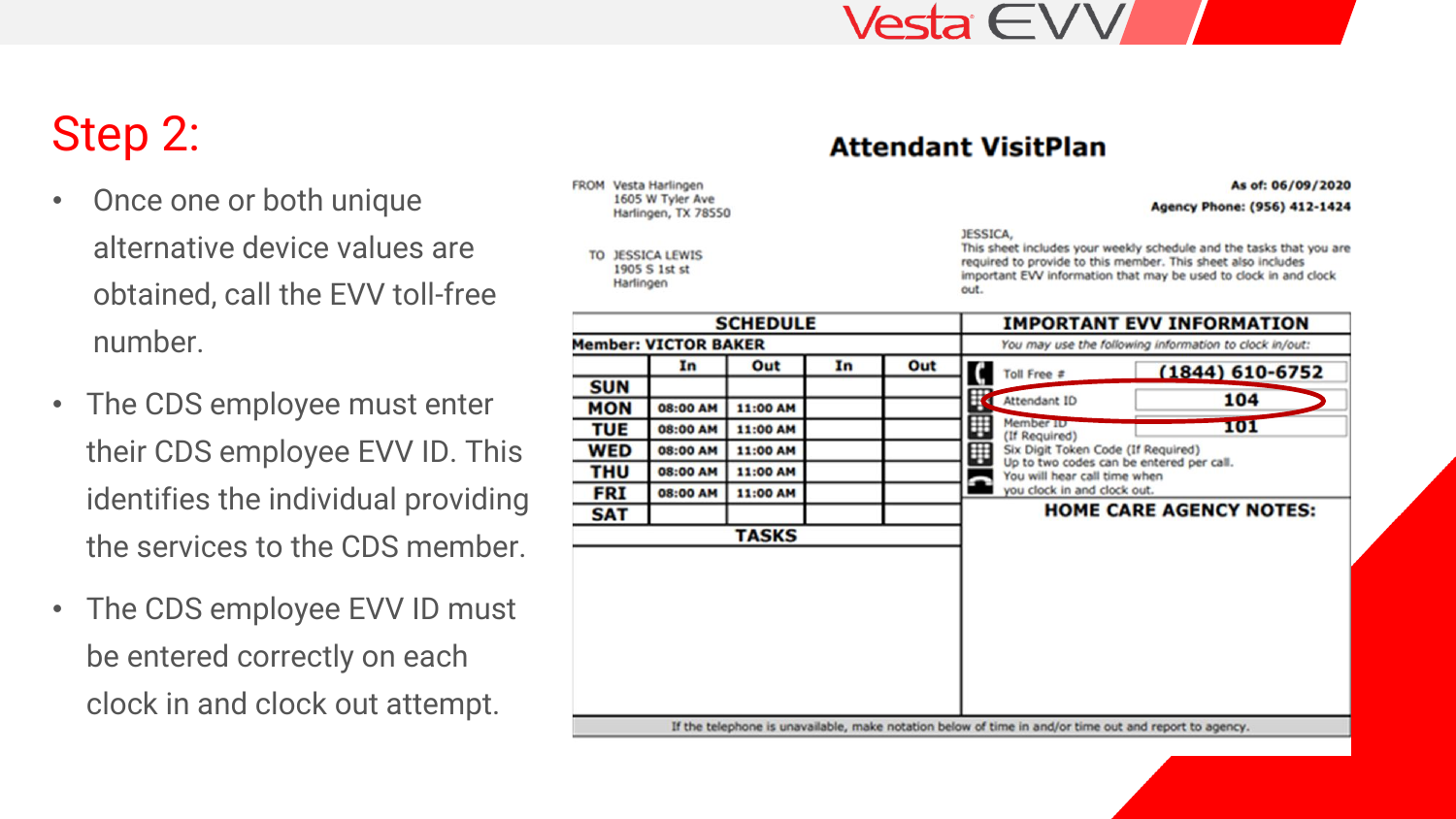## Step 3:

If required, enter the Client ID.

- The Client ID, also known as the CDS Member's EVV ID, identifies the individual that is receiving the services.
- This number **IS** required for a CDS member that is assigned an alternative device and must be entered correctly on each call attempt.

FROM Vesta Harlingen 1605 W Tyler Ave Harlingen, TX 78550

> **JESSICA LEWIS** 1905 S 1st st Harlingen

**Attendant VisitPlan** 

As of: 06/09/2020

Agency Phone: (956) 412-1424

JESSICA,

| <b>SCHEDULE</b>             |                 |          |    |     | <b>IMPORTANT EVV INFORMATION</b>                       |                                      |                                                                                                       |
|-----------------------------|-----------------|----------|----|-----|--------------------------------------------------------|--------------------------------------|-------------------------------------------------------------------------------------------------------|
| <b>Member: VICTOR BAKER</b> |                 |          |    |     | You may use the following information to clock in/out: |                                      |                                                                                                       |
|                             | In              | Out      | In | Out |                                                        | Toll Free #                          | $(1844) 610 - 6752$                                                                                   |
| <b>SUN</b>                  |                 |          |    |     |                                                        |                                      |                                                                                                       |
| <b>MON</b>                  | 08:00 AM        | 11:00 AM |    |     | ₩                                                      | Attendant ID                         | 104                                                                                                   |
| TUE                         | <b>08:00 AM</b> | 11:00 AM |    |     |                                                        | Member ID<br>(If Required)           | 101                                                                                                   |
| WED                         | 08:00 AM        | 11:00 AM |    |     | ₩                                                      | Six Digit TURETT COOP (11 TRESPITED) |                                                                                                       |
| THU                         | 08:00 AM        | 11:00 AM |    |     |                                                        | You will hear call time when         | Up to two codes can be entered per call.                                                              |
| <b>FRI</b>                  | <b>08:00 AM</b> | 11:00 AM |    |     |                                                        | you clock in and clock out.          |                                                                                                       |
| <b>SAT</b>                  |                 |          |    |     |                                                        |                                      | <b>HOME CARE AGENCY NOTES:</b>                                                                        |
|                             |                 | TASKS    |    |     |                                                        |                                      |                                                                                                       |
|                             |                 |          |    |     |                                                        |                                      |                                                                                                       |
|                             |                 |          |    |     |                                                        |                                      |                                                                                                       |
|                             |                 |          |    |     |                                                        |                                      |                                                                                                       |
|                             |                 |          |    |     |                                                        |                                      |                                                                                                       |
|                             |                 |          |    |     |                                                        |                                      |                                                                                                       |
|                             |                 |          |    |     |                                                        |                                      |                                                                                                       |
|                             |                 |          |    |     |                                                        |                                      |                                                                                                       |
|                             |                 |          |    |     |                                                        |                                      |                                                                                                       |
|                             |                 |          |    |     |                                                        |                                      |                                                                                                       |
|                             |                 |          |    |     |                                                        |                                      | If the telephone is unavailable, make notation below of time in and/or time out and report to agency. |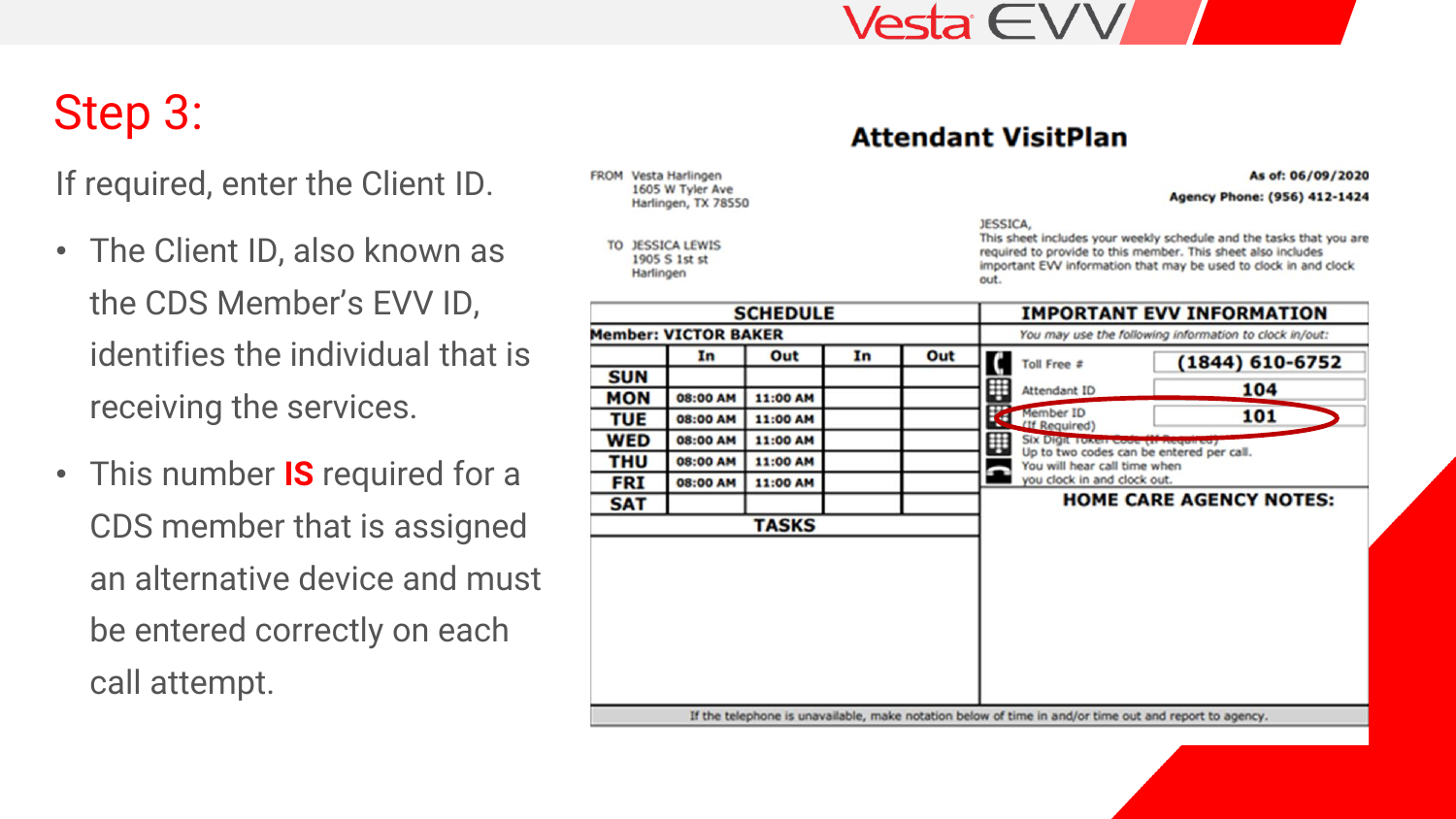

#### Step 4:

If required, enter token number or wait for time.

- This unique six-digit number is retrieved from the alternative device that is in the CDS member's home at the time of the clock in and clock out.
- This number **IS** required for a member that is assigned an alternative device.

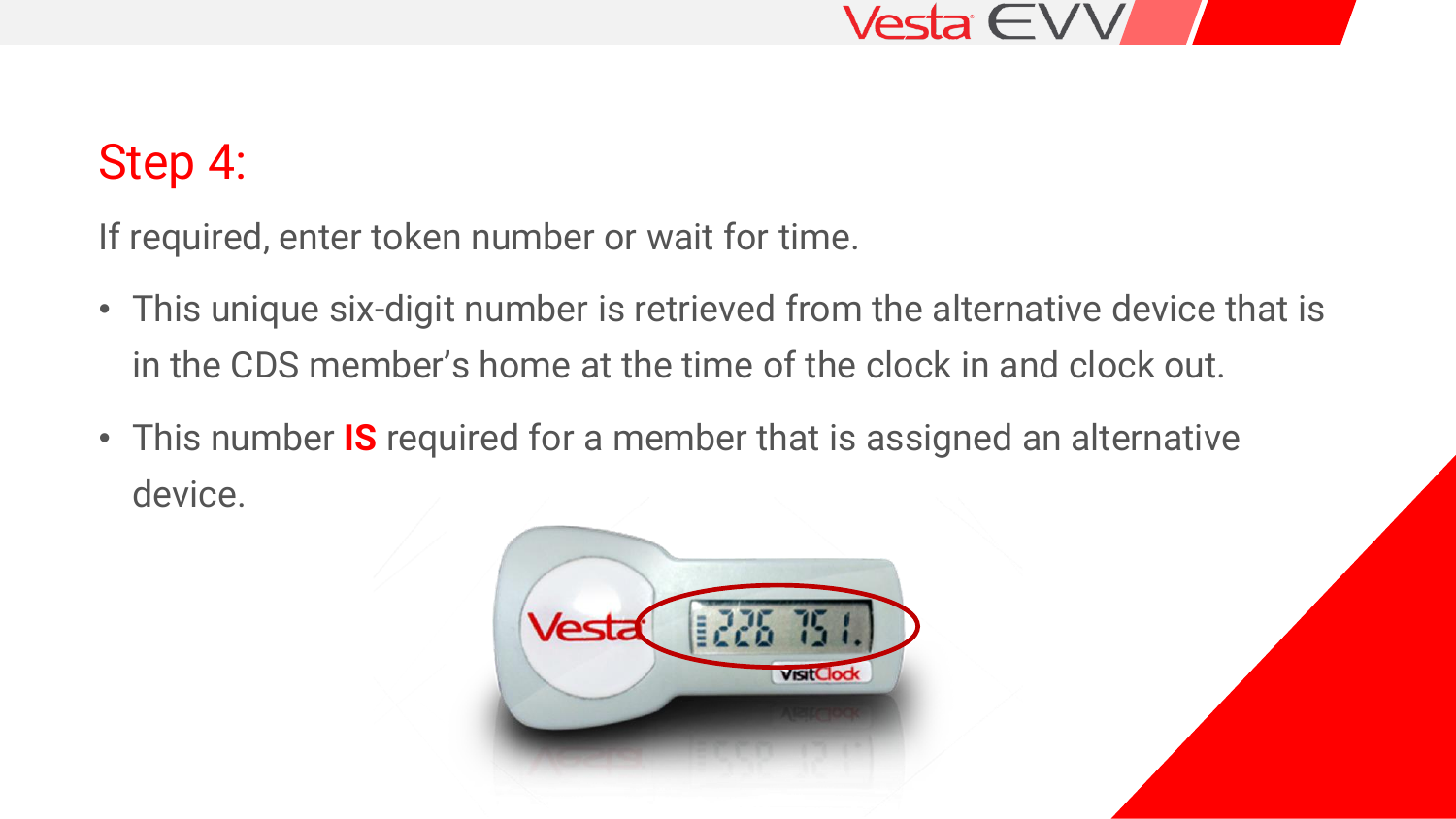

#### Step 5:

If you have another token number, enter it now or hang up to end the call.

• The Vesta EVV system allows up to two token numbers (clock in token number and clock out token number) to be entered on one call.



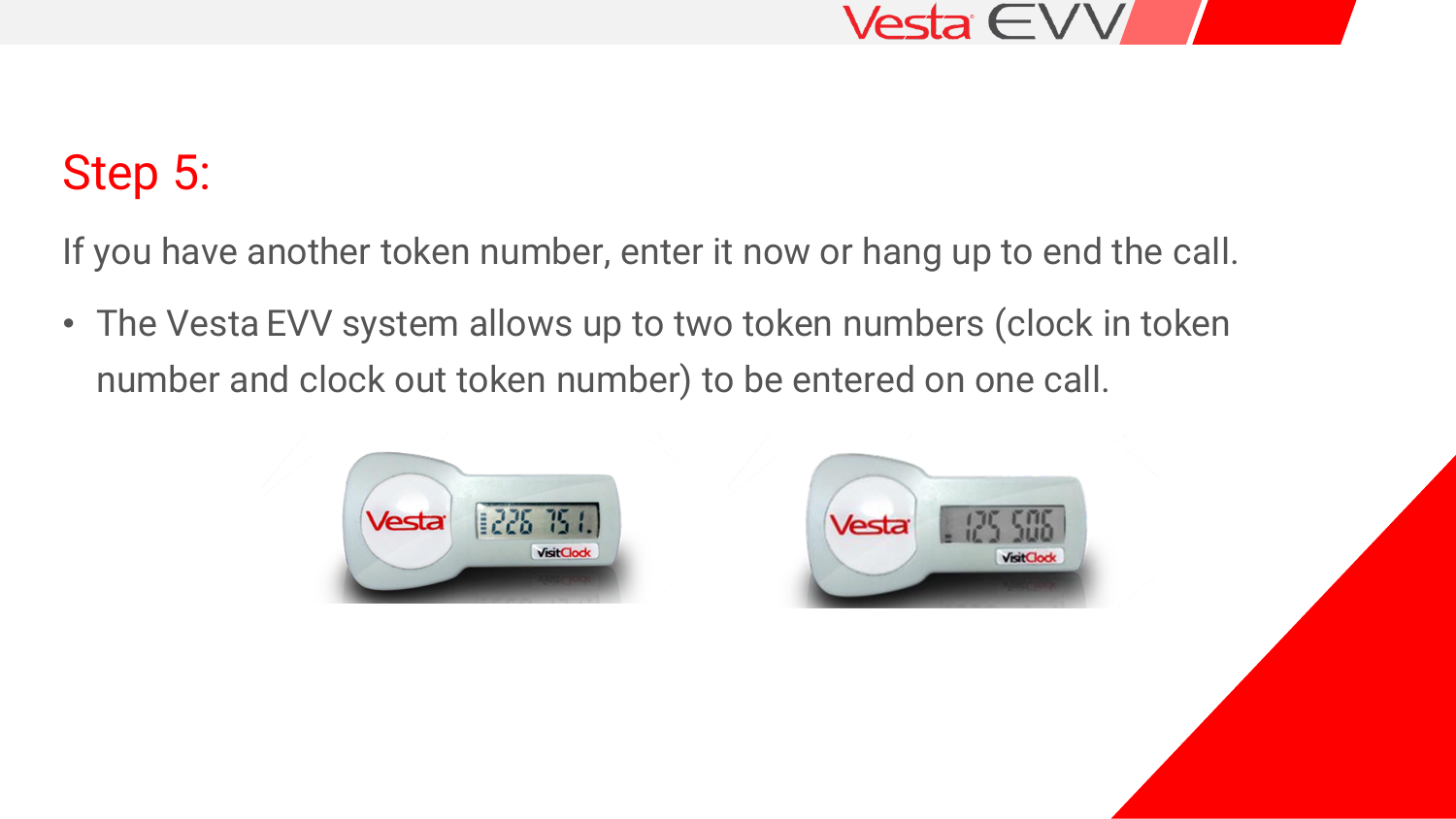## EVV System Responses for Alternative Device Values

When the EVV System receives a verified token number for a specific CDS member, the CDS employee will receive a Call Time **AFTER** entering a device code. The Call Time confirms a successful clock in or clock out.

Unacceptable input for a token number will result in either of these messages:

**"Invalid Number – Please try again"**

 $-$  OR  $-$ 

**"Unable to verify token ID"**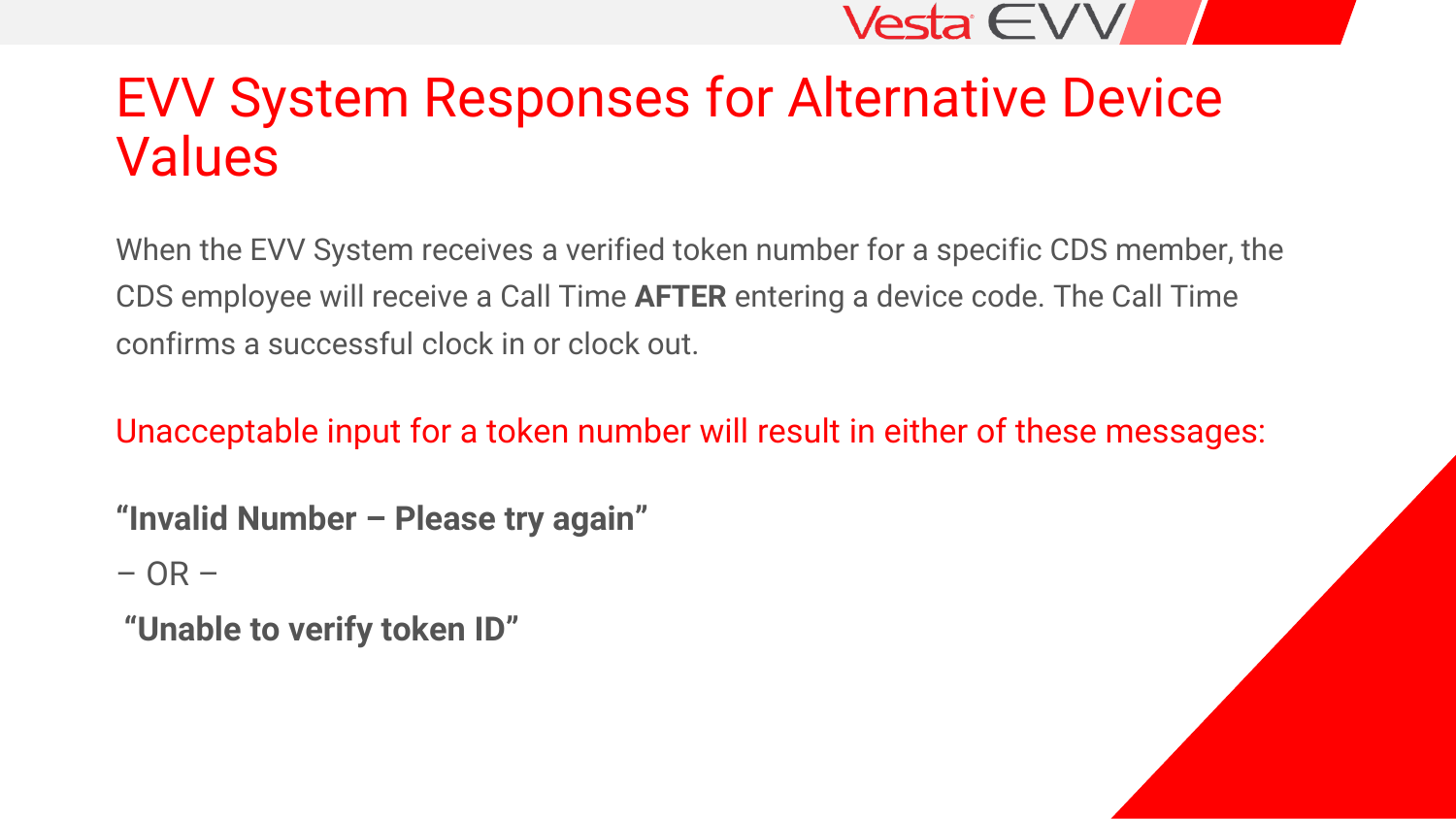#### Invalid Number

Indicates:

- The token number entered was either more or less than six-digits.
- The CDS employee may reenter a six-digit number during the same call awaiting a Call Time.

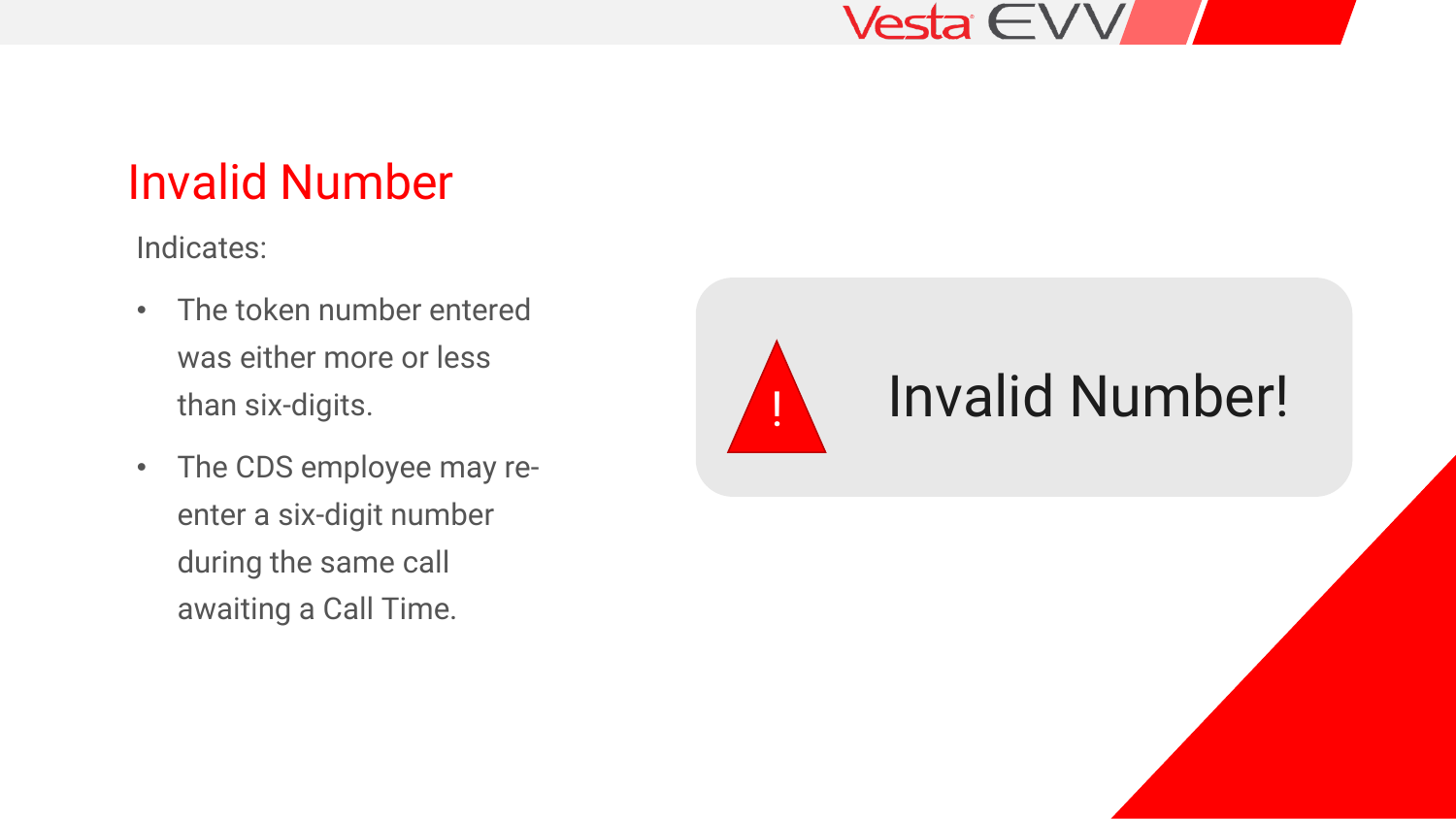### Unable to Verify

Indicates:

- The number was not verified for the specific CDS member.
- Either the CDS Member EVV ID was entered incorrectly and/or the number entered is six-digits but is incorrect.
- The CDS employee may call back and re-enter all the information awaiting a Call Time.